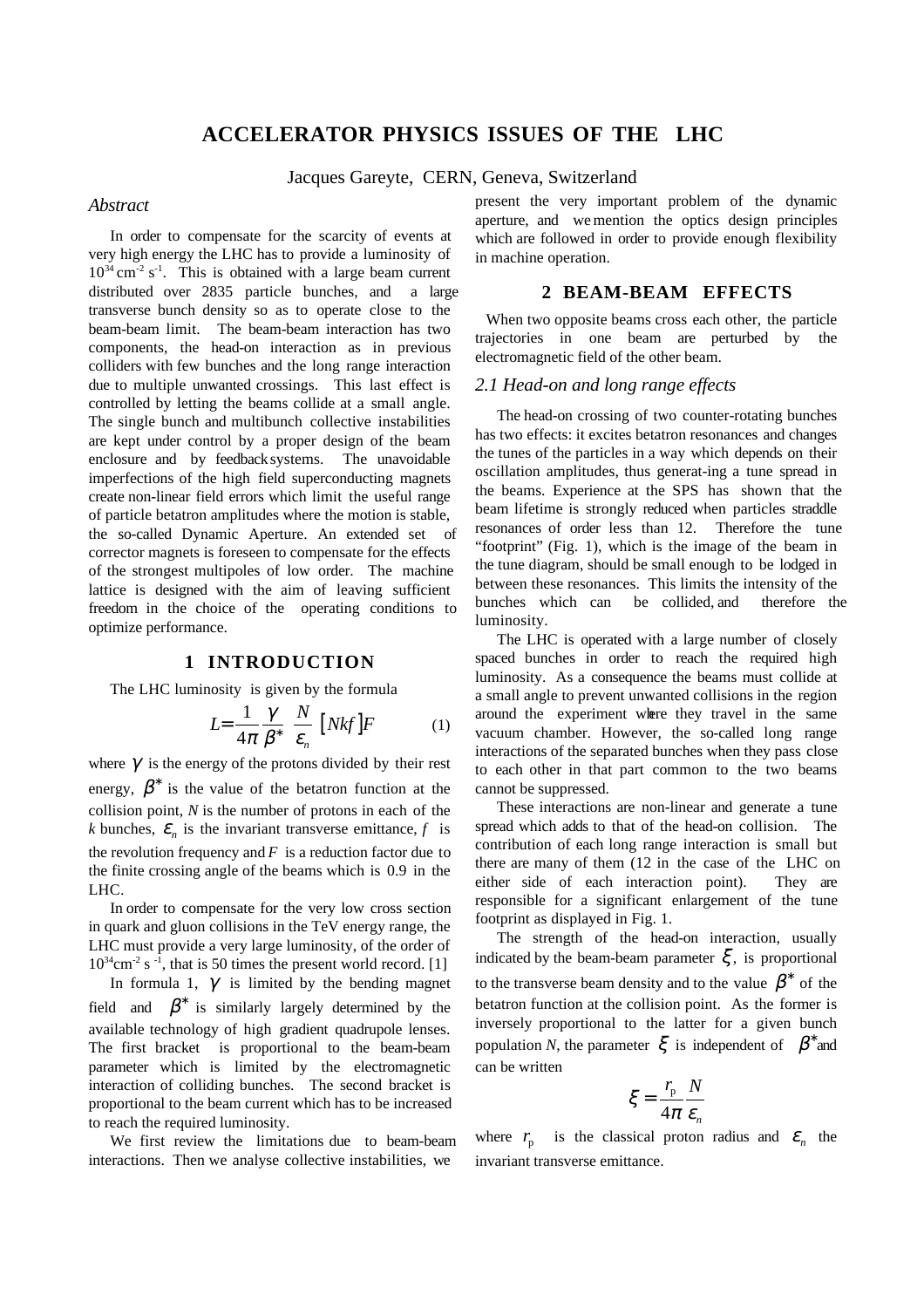The long range interaction, on the contrary, is strongly related to  $\beta^*$ . To ensure separation the crossing angle has to be larger than the divergence of the beam at the collision point, which is inversely proportional to  $\beta^*$ . At the same time it is limited by the aperture of the final focus quadrupoles, which have a single channel common to both beams. As a consequence the long range interactions play an important role in the optimization of the insertions for high luminosity experiments in which one tries to reduce  $\beta^*$  as much as possible.

## *2.2 The LHC working point*

The LHC working point in the tune diagram can be safely chosen in areas close to the diagonal between  $3<sup>rd</sup>$ and  $10^{th}$  order resonances or between  $4^{th}$  and  $9^{th}$  order resonances, provided the largest horizontal or vertical dimension of the tune footprint stays below 0.01. This allows sufficient safety margins around the coupling resonance and the  $3<sup>d</sup>$  and  $4<sup>th</sup>$  order resonances, which are expected to be wider in the LHC than in previous machines, owing to the larger multipolar errors in the magnetic field of the superconducting magnets and the larger machine size. In the case of the LHC operating with two high luminosity experiments, the optimum crossing angle is 200 µrad, providing a separation of about  $7\sigma$  ( $\sigma$  is the RMS beam size). The effect of the long-range interactions is minimized by letting the beams cross in the horizontal plane in one experiment and in the vertical plane in the other, or even better in both planes simultaneously in all experiments [2]. In this case, about 30% of the total tune spread of 0.01 is produced by the spurious long range interactions, while 70% comes from the wanted head-on collisions. The value of the beambeam parameter is  $\xi = 0.0034$ , very close to that achieved routinely in the SPS proton antiproton collider. Adding other experiments will reduce the maximum achievable luminosity since it is the total tune spread which is limited.

### **3 COLLECTIVE EFFECTS**

#### *3.1 How to treat them at the design stage*

After more than thirty years of experimental investigation and theoretical synthesis the evaluation of collective effects in accelerators is now a well mastered subject. At the design stage all elements surrounding the beam are checked for their coupling impedance. This information is entered into a data base from which one can extract at each moment a precise model of the machine coupling impedance. Using this, a sophisticated computer program, integrating all presently known phenomena, calculates tune shifts, instability growth rates and energy lost by the beam to its surroundings. If some of these results are not acceptable, the elements responsible are identified and modified until the design is globally optimized.

This admittedly idealized scenario is now within reach, and modern machines like the LHC are being designed more and more in this way [3].

## *3.2 Different sorts of collective effects*

Single-beam collective effects include incoherent and coherent phenomena.

The main examples of incoherent effects are synchrotron radiation losses, direct space charge and Laslett tune shifts due to image currents, as well as intrabeam scattering.

Coherent effects include parasitic losses, associated with the real part of the longitudinal coupling impedance  $Z_L$ , and complex tune shifts of the beam oscillation modes. The imaginary part of the tune shifts give the growth rate of instabilities. The real part determines whether the coherent modes are Landau damped as a consequence of the tune spread present in the beam. The modes which are not Landau damped and have a positive growth rate require damping by an active feedback system.

A modern way of treating feedback systems is to consider them as additional synthetic coupling impedances and introduce them as such in the impedance model. Their effect on the beam is then computed self-consistently and globally by the beam dynamics module of the computer program. In this way their effects on all modes are automatically taken into account.

#### *3.3 Incoherent effects*

The direct space charge tune shift amounts to  $1.2 \times 10^{-3}$ at injection in the LHC. This value is small enough not to pose any problem for the tuning of the machine, yet it is large enough to produce Landau damping for mode numbers higher than *m*=0, the rigid dipole mode. However it decreases like  $\gamma^{-2}$  and therefore becomes negligible at high energy where Landau damping has to be provided by octupoles.

Owing to image currents induced on the flattened beam pipe all particles suffer another incoherent detuning proportional to the total beam current. This amounts to about  $10^{-2}$  at injection, a large value which has to be corrected progressively at each step of the injection process by retuning the machine quadrupoles. Since the beam fills only part of the LHC circumference, especially during injection, the image currents present low frequency components which can leak out of the beam pipe and produce a modulation of the tune shift along the beam. This effect cannot be compensated by quadrupoles and studies are engaged to calculate its magnitude. Another complicated effect under investigation concerns the magnetic images induced in the ferromagnetic yoke of the two in one LHC magnet.

Intrabeam scattering produces a growth of horizontal and longitudinal emittances in the LHC if the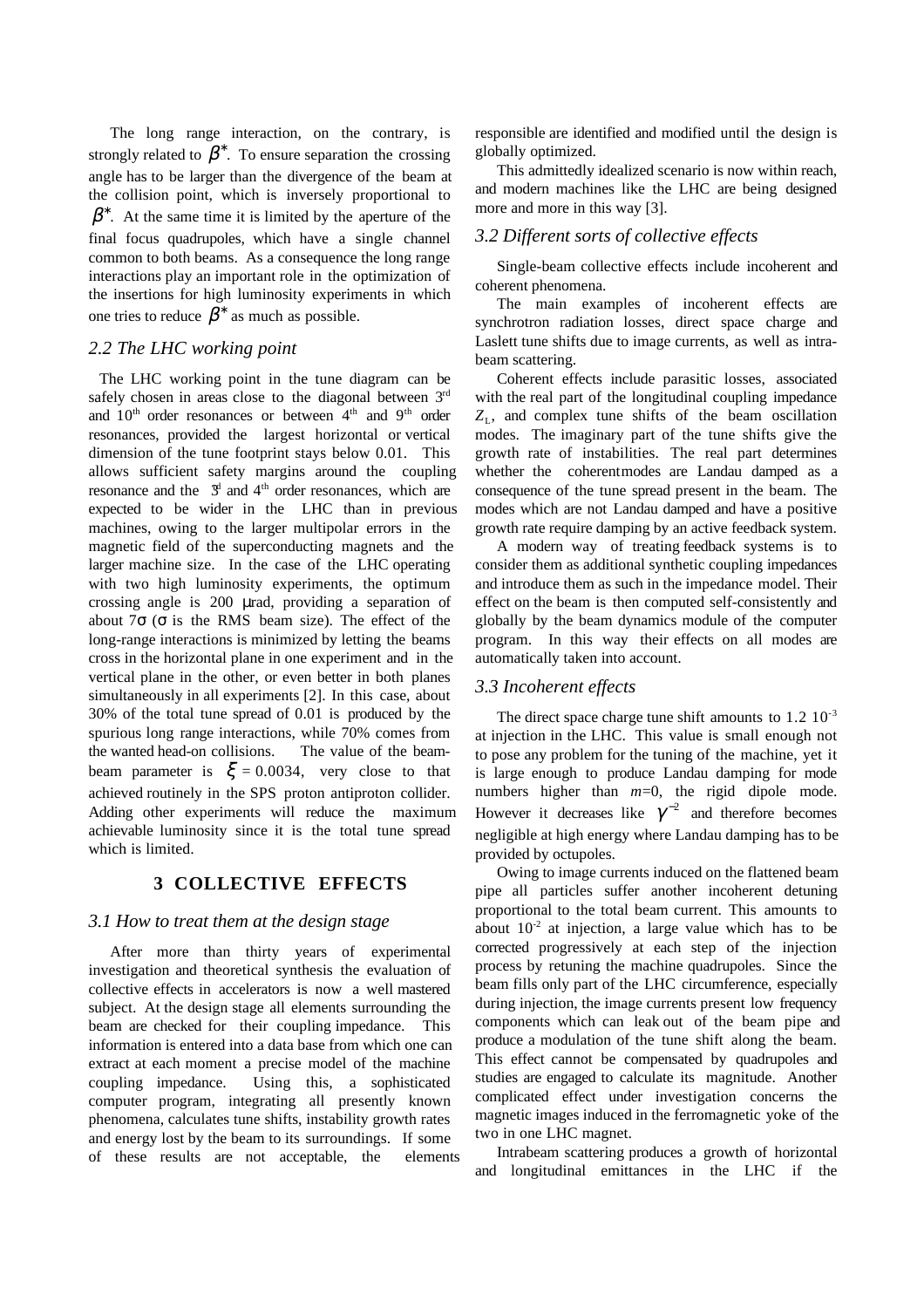6-dimensional phase space density of the beam is too large. High luminosity imposes a large density in the transverse coordinates, but leaves open the possibility of longitudinally diluting the beam to reduce the intrabeam scattering growth rates. This sets the requirements for the LHC RF system: since the bunch must be short to limit the loss in luminosity due to the finite crossing angle, the momentum spread has to be increased to reduce the intrabeam scattering growth rates. This fixes the minimum RF voltage, both at injection and at high energy.

#### *3.4 Single bunch effects - broad band impedance*

The transverse broad band impedance of the LHC is shown in Fig. 2. One can distinguish the broad peak due to the bellows around 3 GHz and the capacitive impedance due to space charge which dominates at very high frequency. The peak at low frequency corresponds to the abort kicker and the wriggles are due to the strip lines of the beam position monitors.

The transverse broad band impedance is responsible for the head-tail instability which is suppressed for the rigid dipole mode  $m = 0$  by operating with positive chromaticity, and for the transverse mode coupling instability which cannot be suppressed. The threshold for this instability is twice the nominal bunch current, a safe situation provided the coupling impedance is kept at the level estimated at present.

The longitudinal broad band impedance is responsible for microwave instabilities and tune shifts of the longitudinal single bunch modes which may lead to suppression of Landau damping. The LHC operates below thresholds for both of these effects.

#### *3.5 Multibunch effects - narrow band impedance*

High *Q* cavity modes can couple bunches together both in transverse and longitudinal planes and lead to coupled bunch instabilities. To minimize these effects the most dangerous resonant modes of the accelerating cavities and of the feedback cavities are damped to reduce their Q factors, and the inevitable cross section variations of the experiments vacuum chambers are equipped with smooth transitions to avoid trapped modes.

The most important multibunch effect in the LHC is the transverse resistive wall instability. Its growth rate is proportional to the square root of the resistivity of the beam pipe. It is proportional to the machine radius and to the inverse cube of the beam pipe height, which explains why it is dominant in large high energy machines which tend to have a small beam pipe. The instability is minimized in the LHC by coating the inside of the beam screen, which is cooled down to  $20K$ , with 50  $\mu$ m of pure copper. With this measure the e-folding time of the most dangerous mode at a frequency of a few kHz exceeds 100 turns, which makes it easy to damp with feedback.

Fig 3 shows the calculated growth rates of multibunch modes. The peak on the right for mode *m*=0 is due to the resistive wall. The other sharp peaks, which mostly affect head-tail modes  $m = 1$  are due to partially damped cavity modes.

## *3.6 The beam screen*

Each LHC beam emits 3.6 kW of synchrotron radiation at 7 TeV, and the return currents induced by the beam on the inside surface of the beam pipe contribute another 2 kW to the heat load. Since it would be too expensive to absorb this at 1.9 K, a beam screen, independently cooled at about 20 K, is introduced inside the vacuum chamber. However, to restore cryopumping on the vacuum chamber at 1.9 K the beam screen must have millions of holes and this is a nightmare for the accelerator physicists. The beam electromagnetic fields can leak out of these holes and build up coherently a TEM wave which propagates at the speed of light in the coaxial structure formed by the beam screen inside the vacuum chamber. This would heat up the vacuum chamber, which we wanted to avoid in the first place, and destroy the beam by retroaction. The solution is to make holes smaller than the beam screen wall thickness to reduce leakage and to elongate them in the direction of the beam current to reduce their coupling impedance to the beam. Distributing holes of different lengths in a semi-random fashion will further reduce the danger of coherent modes and RF absorbers on the outer surface of the screen will damp coaxial waves.

### **4 DYNAMIC APERTURE**

#### *4.1 Magnetic errors limit the dynamic aperture*

In superconducting magnets it is more difficult to provide a field of the required quality than in classical magnets with iron pole faces. Multipole errors are introduced by magnetization of the superconducting filaments (persistent currents), by tiny displacement of coil conductors (geometry), and by redistribution of currents between strands during ramping of the field. The multipole coefficients  $b_n$  and  $a_n$  are defined by the formula − 1

$$
B_{y} + iB_{x} = B_{1} \sum_{n} (b_{n} + ia_{n}) \left(\frac{Z}{R_{r}}\right)^{n}
$$

where  $B_1$  is the nominal vertical magnetic field,  $B_y$  and  $B<sub>x</sub>$  are the actual components of the field in the vertical and horizontal planes,  $R<sub>r</sub> = 1$  cm is the reference radius, and  $Z = x + iy$ . For each category of errors we distinguish those which affect all magnets equally, those which vary from magnet to magnet and those which may affect equally all the magnets of a production line but vary randomly from one production line to another.

Non-linear magnetic fields perturb the particle trajectories and lead to particle loss at large amplitudes.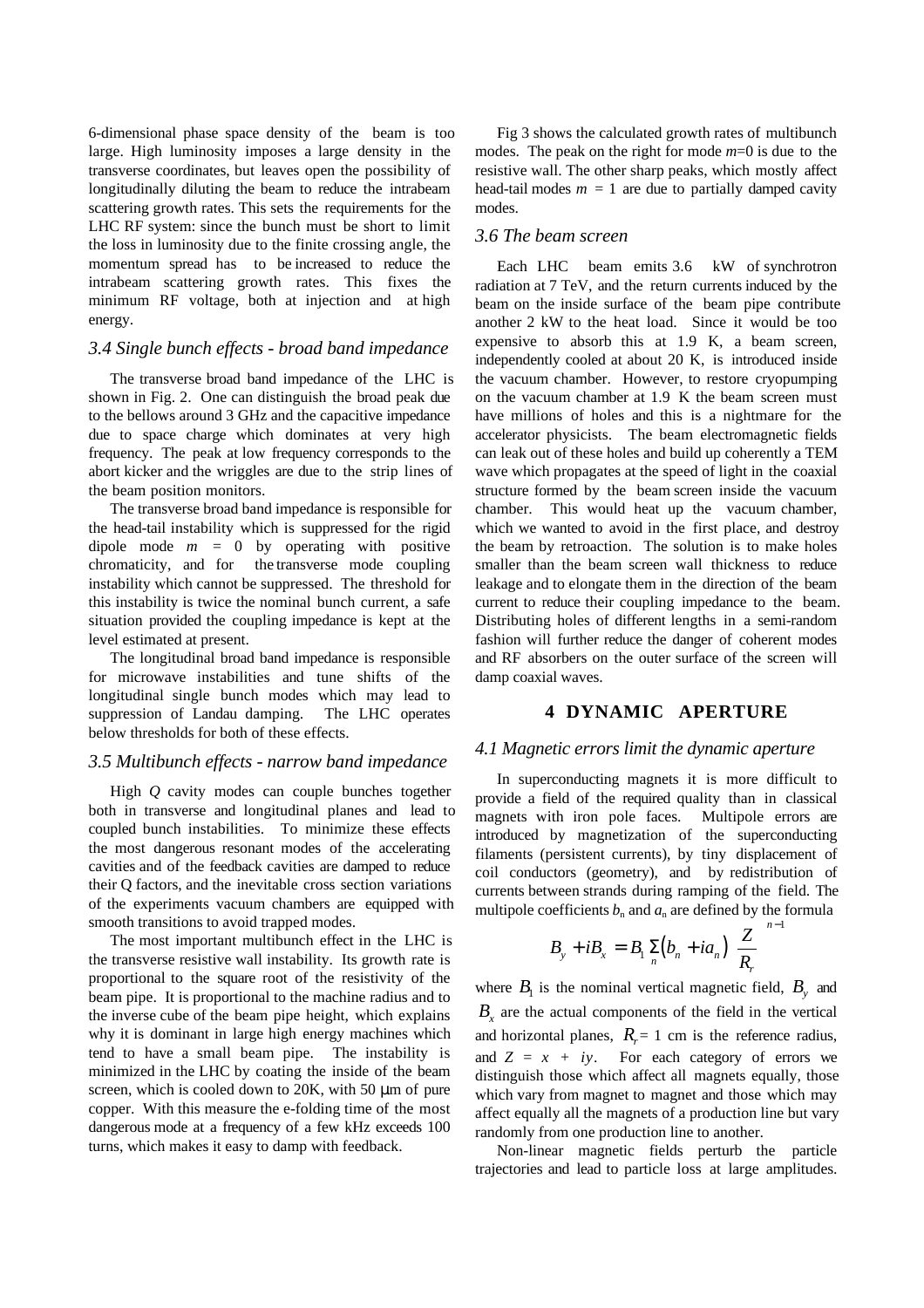The beams must survive for more than  $10$  turns at injection energy (this corresponds to about 15 min. for injection and the first phase of the ramp) and  $4.10<sup>8</sup>$  turns at high energy (about 10h). The dynamic aperture is the largest amplitude below which all particles survive for the relevant number of turns. It is generally expressed in units of  $\sigma$ , the RMS beam size at the maximum  $\beta$  in the arcs. Experience with previous machines suggests that a dynamic aperture of 6 σ is adequate for a safe operation.

The dominant mechanisms which limit the dynamic aperture are, as in the case of the beam-beam effect, tune spread and excitation of resonances. The tune spread is generated essentially by the average value of the multipoles around the machine, while resonances are excited by other harmonics. Therefore random errors excite all resonances but contribute little to the tune spread which depends essentially on systematic effects.

#### *4.2 Evaluation of the dynamic aperture*

There is at present no reliable way to evaluate the dynamic aperture other than computer simulation and experiments in existing machines. For the LHC, particles are tracked element by element in a computer model simulating as closely as possible the real machine. For a rough estimate  $10^3$  to  $10^4$  turns are sufficient. This allows a very accurate evaluation of the tune spread as a function of betatron amplitude and momentum deviation, and the identification of the border between regular motion at small amplitudes and chaotic motion at large amplitudes. Below the chaotic border particles are supposed to survive indefinitely. For a more refined estimate one tracks for up to  $10<sup>6</sup>$  turns, and extrapolates the "survival plot" (Fig. 4) to  $10<sup>7</sup>$  turns. Usually the dynamic aperture obtained in this way lies just above the chaotic border. For heavy simulation campaigns to study the effect of varying parameters one tracks for each case 60 particles, each with different starting amplitudes, for 10<sup>5</sup> turns [4]. With the computer system available at present for LHC design, this takes about 5 hours. More powerful systems will significantly reduce this time in the near future. In order to test whether the computer models used are sufficiently realistic to give reliable results, extensive experimental campaigns have been launched in the CERN SPS and DESY HERA [5]. They have shown that, although reality is always worse than the model predicts, the difference can be minimized if all known details, like residual closed orbit or coupling and power supply ripple are taken into account. They have confirmed that minimizing tune spread with multipole correctors increases the dynamic aperture.

#### *4.3 Optimization of the dynamic aperture*

This process involves several steps. In a first step one uses a table of errors evaluated by the magnet designers and vary the machine parameters (cell length and phase advance, magnet aperture) to find a realistic optimum.

Then using the machine obtained in this way one identifies the dominant multipole errors and sees with the magnet designers wether they can be reduced. When increasing pressure on the magnet designers begins to give diminishing returns, one starts considering the introduction of corrector systems in the machine.

Apart from the classical orbit correcting dipoles and chromaticity correcting sextupoles, the LHC is equipped at present with small 10 cm long coils at the ends of each bending magnet to partially correct the effect of the systematic part of  $b_3$  and  $b_5$ , which are mainly due to persistent currents. Fig. 5 shows how the correction of  $b_5$ is effective in reducing the tune spread for particles with a large momentum deviation. Such a correction increases significantly the dynamic aperture [6].Octupoles are also foreseen to compensate for  $b_4$  (and possibly  $a_4$ ) and to allow the possibility of increasing Landau damping of transverse instabilities. This system is not yet finalised.

## **5 LATTICE DESIGN**

The parameters of the arc FODO cells were chosen to give the best compromise between dynamic aperture and maximum attainable energy for a given set of multipole errors and for a given magnetic field. Work is now in progress to better control the magnetic errors and to refine the correction system in order to ensure a sufficient safety margin for operation.

The LHC insertions are heavily constrained by the LEP tunnel which was not conceived for a 7 TeV machine. In order to introduce flexibility in the design of the insertions and of the dispersion suppressor small quadrupole correctors are introduced close to the main quadrupoles at both ends of each arc. They will also be used for fast and accurate tune adjustments during operation.

The original antisymmetry between ring 1 and ring 2 and the left and right sides of interaction points, which seems natural in a machine with two-in-one magnets, was partially abandoned in order to allow separating the vertical and horizontal tunes by up to 3 units. For this, quadrupoles on the left and right sides of interaction points have to be powered independently. With this measure the large coupling effect originating from the magnet  $a_2$  is reduced and can be well corrected by 2 pairs of skew quadrupoles per arc.

### **6 CONCLUSIONS**

The accelerator physics in the LHC benefits from the vast amount of knowledge accumulated in the operation of its predecessors. However the combination of high density, large current beams with the most sophisticated superconducting magnet technology poses interesting challenges. Developments at the frontier of present knowledge in collective effects and single particle nonlinear dynamics are being pursued, often in worldwide collaborations. Further detailed calculations concerning